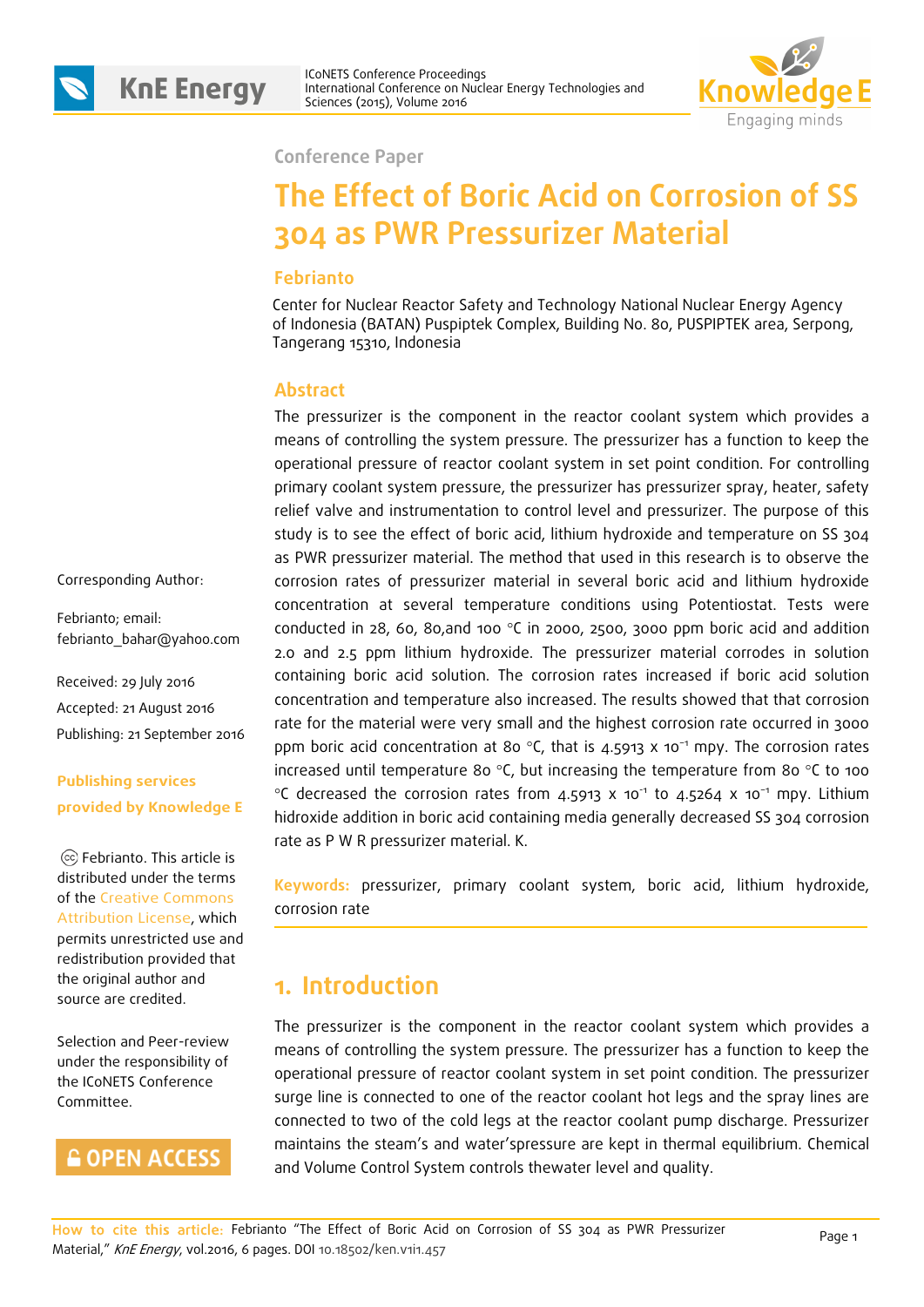**KNE ENERGY ICONETS Conference Proceedings** 

SA -533 GR-B-CL-1 or SA-508 Grade 3, Class 1 as Vessel Base material which coated SS 304 or Ni-Cr-Fe Steel used as pressurizer vessel material. The chemical composition and mechanical properties from pressure vessel material can be seen in Table 1. This research was conducted based on consideration many corrosion problems occurred in several PWR primary coolant system components such as; steam generator tube, as well as reactor vessel head [1-5]. The chemical composition and mechanical properties are listed in Table 1.

| <b>ASME</b> spec     | SA-533        |                         | <b>SA-508</b> | <b>SS-304</b> |
|----------------------|---------------|-------------------------|---------------|---------------|
| <b>Type or grade</b> | <b>Type B</b> |                         | Gr.2          |               |
| <b>Class</b>         | 1             | $\overline{\mathbf{z}}$ | $\mathbf{I}$  |               |
| C(%)                 | $\leq$ 0.25   | $\leq$ 0.25             | $\leq 0.35$   | $\leq 0.060$  |
| Si                   | $0.15 - 0.40$ | $0.15 - 0.40$           | $0.15 - 0.35$ | 0.59          |
| Mn                   | $1.15 - 1.50$ | $1.15 - 1.50$           | 0.40-0.90     | 1.69          |
| ${\sf P}$            | $\leq 0.035$  | $\leq 0.035$            | $\leq 0.025$  | $\leq 0.024$  |
| $\mathsf S$          | $\leq 0.04$   | $\leq 0.04$             | $\leq 0.025$  | $\leq 0.013$  |
| Ni                   | $0.40 - 0.70$ | $0.40 - 0.70$           | $\leq 0.4$    | 8.88          |
| Сr                   |               |                         | $\leq 0.25$   | 18.33         |
| Mo                   | 0.45-0.60     | 0.45-0.60               | $\leq$ 0.1    | 0.14          |
| $\vee$               |               |                         | $\leq 0.05$   |               |

TABLE 1. Chemical composition and Mechanical Properties [1].

In PWR,  $H_3BO_3$  and LiOH combination is used for pH controlling. At the beginning the fuel cycle, maximum lithium concentration is 2.2 ppm. If lithium concentration higher than 2.2 ppm it will initiate fuel cladding corrosion. PWR reactor is recommended to be operated in range  $pH$  6.9 – 7.4, with boric acid concentration around 1800 – 3000 ppm and lithium hydroxide concentration around 2.2 – 3.5 ppm. This range of pH is necessary to control the corrosion of primary system materials and also to minimize corrosion product transport within the primary system. The lithium concentration normally decreases according to decreasing boric acid concentration and is reduced to ~0.6 ppm at the end of a fuel cycle. At several US PWR reactor has found damage cause of boric acid corrosion/BAC) [1]. Boric acid addition has a negative effect to reactor primary coolant system component. Boron added in reactor coolant system in boric acid form (H<sub>3</sub>BO<sub>3</sub>) via Control Volume Chemical System (CVCS)

At US PWR reactor, David Besse, three CRDM nozzles had indications of axial cracking, which had resulted in leakage of the reactor's pressure boundary. This crack had resulted in leakage reactor primary water coolant. At March, 2002, during VHP inspection, cavity was found at David Besse Reactor Pressure vessel Head adjacent to control-rod drive mechanism. These cavities caused by boric acid corrosion attack, many efforts have been under way to understand the mechanisms of BAC [6-8]. To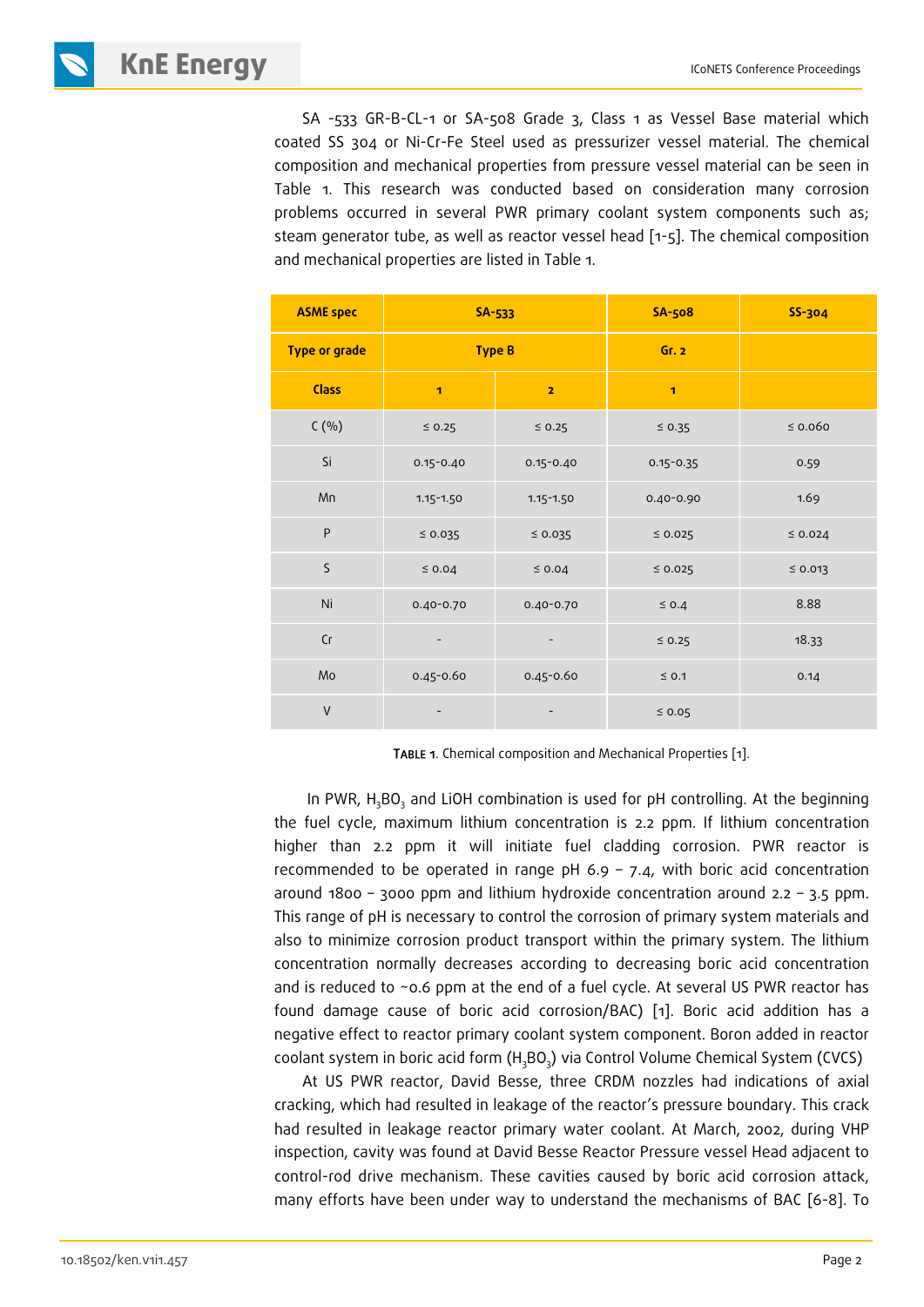prevent boric acid corrosion on reactor material is necessary to reduce the leakage of reactor coolant water.

## **2. Theory**

Boron addition to PWR reactor coolant has purpose to control reactor reactivity mainly during reactor start-up. Boron as boric acid (H<sub>3</sub>BO<sub>3</sub>) combination with lithium hydroxide (LiOH) has a role to control pH of reactor primary coolant. Many PWR reactor are operated in range pH 6.9 to 7.4 during fuel cycle [1-5,9-10]. PWR primary chemistry control aims to maintain primary system pressure boundary and fuelcladding integrity, to provide for reactivity control, and to minimize ex-core radiation fields. Primary chemistry control is optimized to insure that the fuel and pressure boundary components integrity objectives are achieved. Operation at elevated pH can reduce ex-core radiation fields but the accompanying elevated lithium concentrations can lead to an increased likelihood of stainless steel corrosion, at a lower operating lithium concentration, the likelihood of stainless steel integrity problems will be minimized but an increased buildup rate of radiation fields may result. The major focus of primary chemistry programs today is pH control. Specifically, operation below pH6.9 is not desirable because of the expected more material corrosion effect will occur. At the present time, almost all plants are operating at pH(tave) = 6.9 or above. Recently, several plants operating with localized boiling in some parts of the core have experienced an axial offset anomaly (AOA), which hasbeen attributed of high concentration of lithium and boron. AOA anomaly occurs cause of lithium boron compounds deposits at fuel surface. To solve this problem, many plant in Germany apply enrich boric acid for reducing boron in reactor coolant and reduce lithium concentration addition.

## **3. Methodology**

SS 304 was used as specimen in this experiment. The specimen surface was polished with alumina powder. This report presents experimental data on corrosion rates of the SS 304 materials as PWR pressurizer material in boric acid, boric acid + lithium hydroxide solutions in varying concentrations and temperatures. Anodic polarization was obtained by a potential scanning from -500 mV at an open circuit potential(OCP) to 600 mV. OCP at a rate of 0.2 mV/sec after an initial delay of 30 minutes at –200 mV. A Silver/Silver chloride(Ag/AgCl) and Pt wire were used as reference electrode and a counter electrode respectively. For each condition, the boron and lithium hydroxide concentrations and temperature were changed to simulate the corrosion effect to SS 304 material. Acccording to the purpose of this ressearch is to get related document which connected to PWR pressurizer material analysis and material corrosion evaluation. Achieving the above purpose, the experiment were performed with several steps:

– Specimen preparation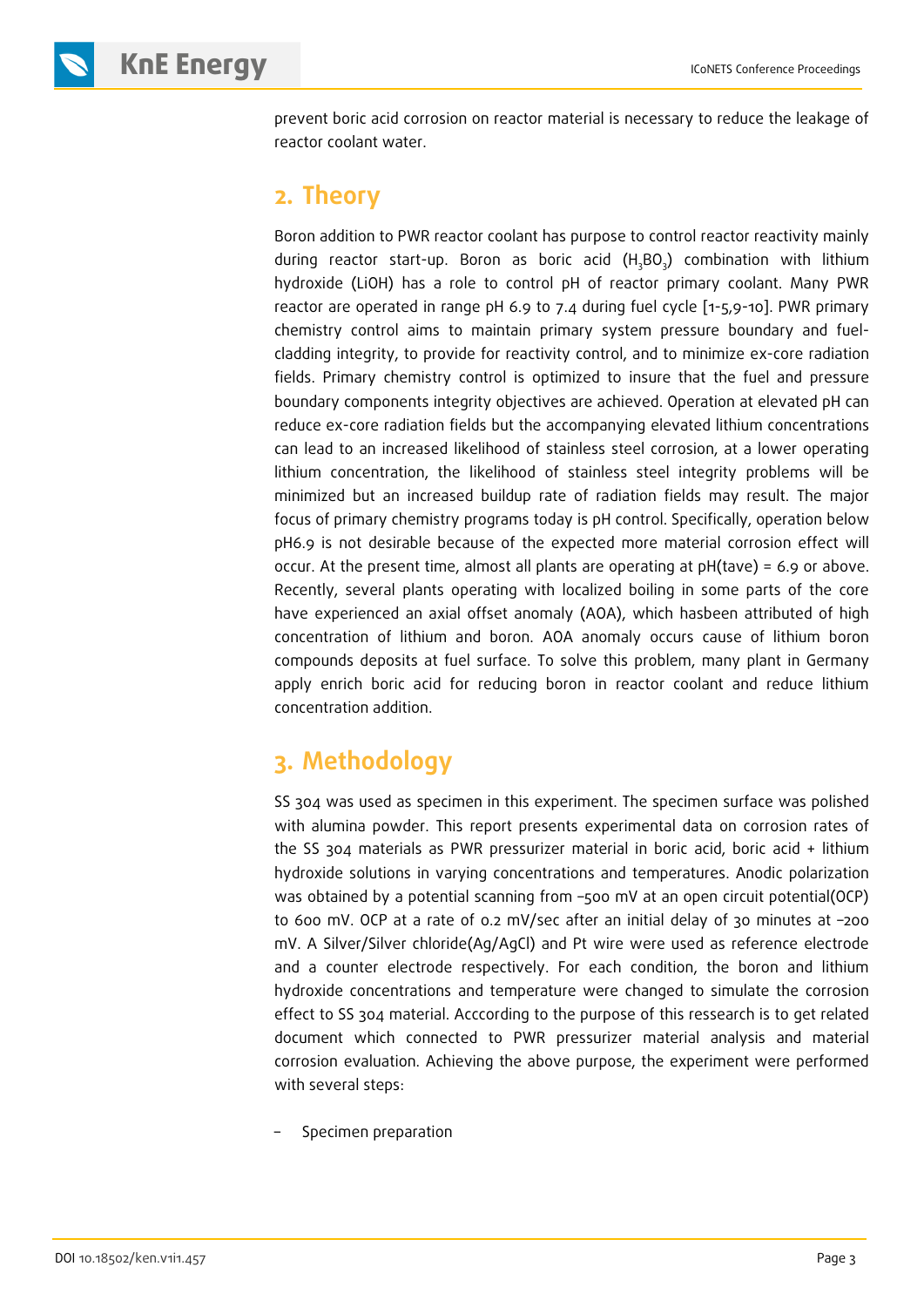- PWR pressurizer material cooosion test use Potentiostat. The found data by Potentiostat is in corrosion current. This data will be calculated using Excel to get corrosion rate data.
- Analysis and report.

### **4. Result and Discussion**

Corrosion rate test conducted in several boric acid cooncentrations and boric acid and lithium hidroxide mixture at several temperature variation using Potentiostat. There are three steps in this research, first for corrosion testing, seconds for data analysis corrosion testing , and third for reporting.

## **5. Effect of Boric acid addition and temperature on SS 304 Corrosion**

Fig.1 shows experiment results that the increasing temperature tends to increase SS 304 corrosion rate as PWR pressurizer material eventhough is not so significant. SS 304 corrosion rate in 2000 ppm boric acid cotaining solution at 28  $\textdegree C$  is 1.2293 x 10<sup>-2</sup> mpy and corrosion rate increase to be 3.2937 x 10<sup>-2</sup> mpy and 3.8859 x 10<sup>-2</sup> mpy at temperature 80  $\degree$ C, but SS corrosion rate decrease to 3.8859 x 10 $\degree$  mpy at temperature 100 °C. SS 304 corrosion rate decreased from 3.8859  $\times$  10<sup>-2</sup> mpy at temperature 80 °C to 3.0603 x 10<sup>-2</sup> mpy at 100 °C. Corrosion rate decreasing cause by increasing temperature 80 to 100  $^{\circ}$ C will decrease soluble oxygen concentration in solution. Decreasing SS 304 corrosion rate from 3.8859 x 10<sup>-2</sup> mpy at temperatur 80°C to 3.0603 x 10<sup>-2</sup> mpy at 100°C caused by increasing temperature from 80 to 100 °C tend to reduce soluble oxygen concentration in solution. Boric acid addition to 2500 and 3000 ppm has the same effect to boric acid 2000 ppm in SS 304 corrosion rate tendency.



Figure 1. SS 304 corrosion rate in  $H_3BO_3$  solution at several temperature.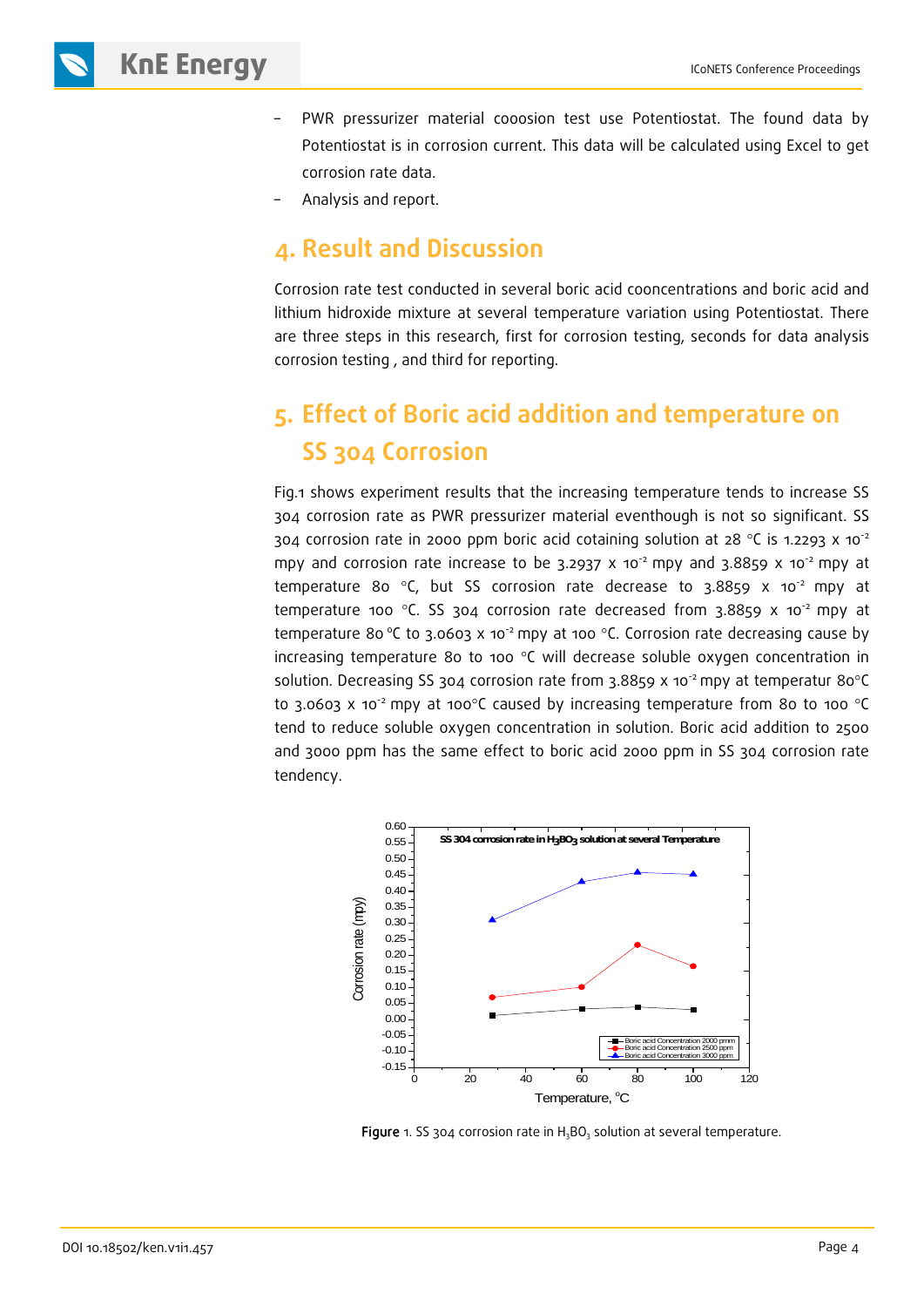## 6. **Effect of H3BO3 and LiOH addition on SS 304 Corrosion at 80** °**C**

Fig. 2 shows SS 304 corrosion rate in boric acid at 80 °C decreased after lithium hydroxide addition



Figure 2. SS 304 corrosion rate in  $H_3BO_3$  and LiOH mixture at 80 °C.

## 7. **Effect of H3BO3 and LiOH addition on SS 304 Corrosion at temperatur 100** °**C**

Comparing corrosion rates data at temperature 100 °C (Fig.3) with corrosion data at temperature 80 °C (Fig. 2) shows that SS 304 corrosion rate in boric acid and boric acid + lithium hydroxide solution tend to decrease cause of increasing temperature from 80 °C to 100°C.



Figure 3. SS 304 corrosion rate in  $H_3BO_3$  and LiOH mixture at 100 °C